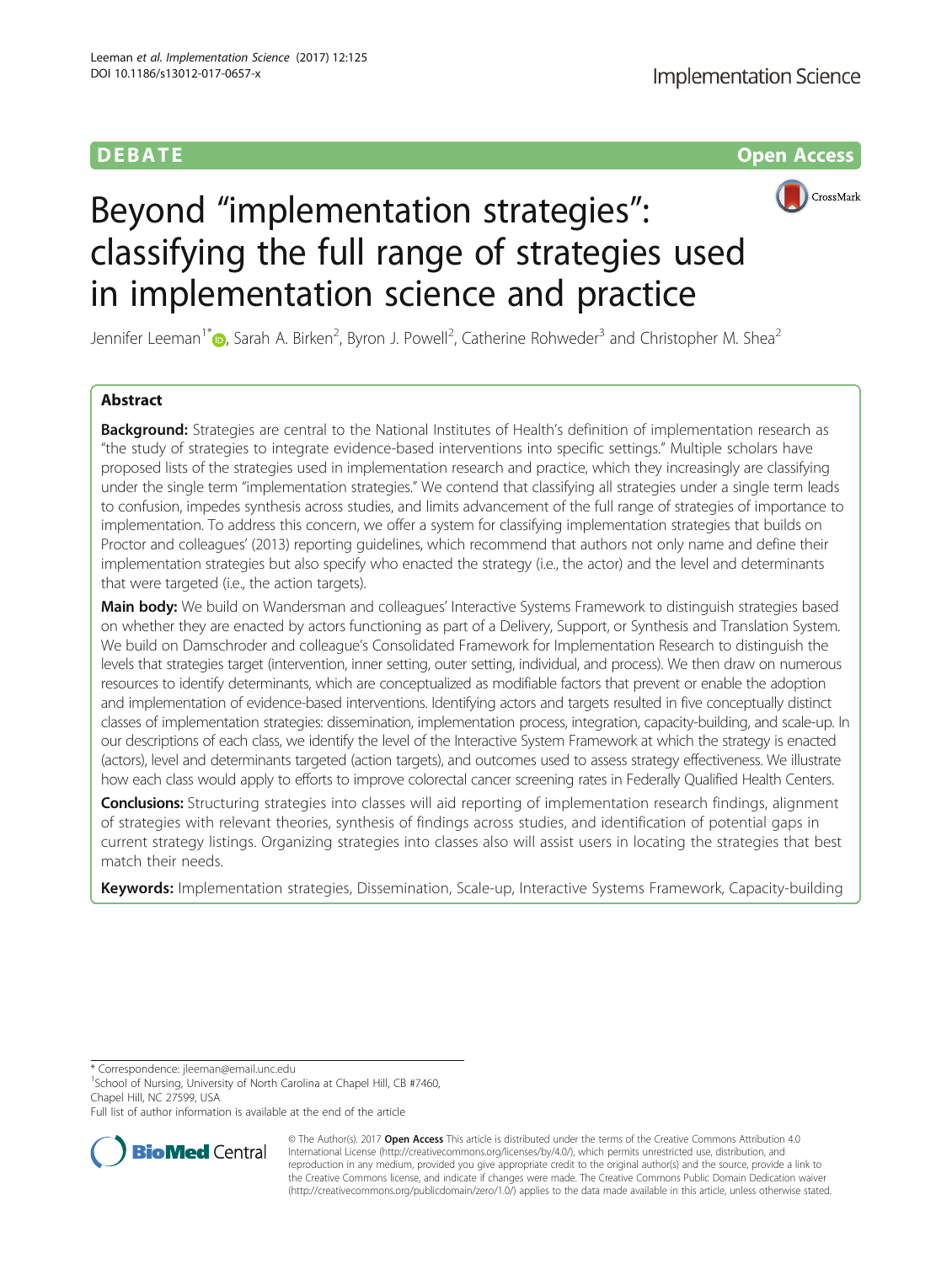# Background

Strategies are central to the National Institutes of Health's (NIH's) definition of implementation research as "the study of strategies to integrate evidence-based interventions into specific settings" [[1\]](#page-7-0). Multiple papers have been written proposing frameworks and lists to describe the strategies used in implementation research and practice [[2, 3\]](#page-7-0). In a recent review, Lokker et al. [\[4](#page-7-0)] identified 23 models, frameworks, and taxonomies for classifying the type of strategies used "to promote and integrate evidence into practice in healthcare." These strategies increasingly are being classified under the single term "implementation strategies" [[2\]](#page-7-0). We contend that classifying all strategies under a single term may constrain efforts to synthesize findings across tests of strategy effectiveness and limit advancement of the full range of strategies of importance to implementation science and practice.

The ability to synthesize findings across studies is essential to building the evidence base for what, how, and when implementation strategies work to improve which implementation outcomes. Despite the valuable work that has been done to name and define strategies, efforts to synthesize findings across studies continue to be challenging [[4\]](#page-7-0). Names and definitions do not adequately differentiate who enacted the strategies or for what purpose, resulting in findings that are not "readily comparable" or amendable to the synthesis needed to build the evidence base for their use [\[5](#page-7-0)].

We illustrate the problem with an example from our research. Two authors (JL, CR) are collaborating on a study testing "implementation strategies" that practice facilitators (e.g., coaches) provide to primary care clinic staff to build the staffs' capacity to use "implementation strategies" to integrate cancer screening evidence-based interventions (EBIs) into their practice setting. The broad use of the term "implementation strategy" creates confusion for our team because it does not distinguish what the practice facilitators are doing to support implementation from what primary care staffs are doing to integrate EBIs into routine practice. We contend that these distinctions are important when selecting and reporting strategies for use in research and practice because the evidence base and, to a large extent, the underlying theory, differ for strategies used to support implementation (e.g., [\[6](#page-7-0), [7\]](#page-7-0)) as compared to strategies used to integrate screening EBIs into practice (e.g., [\[8](#page-7-0), [9\]](#page-7-0)).

The use of the single term "implementation strategy" also increases the risk that some of the strategies essential to implementation science will be overlooked. Those using the term "implementation strategy" tend to define it in relation to the implementation of a specific intervention or guideline. Powell et al. [\[2](#page-7-0)], for example, define "implementation strategies" as "methods or techniques used to enhance the adoption, implementation, and sustainability

of a clinical program or practice." Similarly, Mazza et al. [[3\]](#page-7-0) define an "implementation strategy" as a "purposeful procedure to achieve clinical practice compliance with a guideline recommendation." These definitions suggest that implementation begins with a predefined "program or practice" or "guideline" and have the potential to perpetuate the field's historic focus on a "push" model of implementation that begins with the identification of a specific evidence-based intervention (EBI) that is then "pushed" into practice [[10\]](#page-7-0). Many scholars have called for more research that applies a "pull" model, with the goal of building practice-level capacity to select, adapt, and implement the EBIs they need to address locally identified needs [[10, 11\]](#page-7-0). We contend that to achieve this goal, implementation science needs to invest more in strategies that build practice-level capacity to prioritize areas in need of improvement and to select (i.e., pull) from the menus of available EBIs. The creation, promotion, and distribution of these EBI menus require dissemination strategies—yet another set of strategies of importance to implementation.

To address these challenges (among others), Proctor et al. [[5\]](#page-7-0) recommended that authors not only name and define their implementation strategies but also describe how they operationalized the strategy in their study. Specifically, they recommended specifying who enacted the strategy (i.e., the actor), the level and determinants that were targeted (action targets), and the intended implementation outcomes. Clearly delineating how strategies are operationalized is critical to reporting findings in ways that are amenable to synthesis. Using a more consistent approach to operationalizing strategies also has potential to foreground the full range of strategies used in implementation science.

Building on the recommendations of Proctor et al. [\[5](#page-7-0)], we propose a system for classifying implementation strategies based on the strategies' actor and action targets. (Table [1](#page-2-0) provides an overview of definitions for these and other terms used in this paper.) Structuring strategies into classes will aid in aligning strategies with relevant theories (i.e., those that pertain to related determinants), synthesizing findings across studies, and identifying potential gaps in current strategy listings. Organizing strategies into classes also will assist users in locating the strategies that best match their needs. We are not suggesting a new taxonomy but rather a system for classifying implementation strategies.

# Classifying strategies according to who enacts them (the actor)

To differentiate categories of actors, we drew on the three systems described in the Interactive Systems Framework (ISF) for dissemination and implementation [[12\]](#page-7-0). Delivery system actors include the individuals and teams who adopt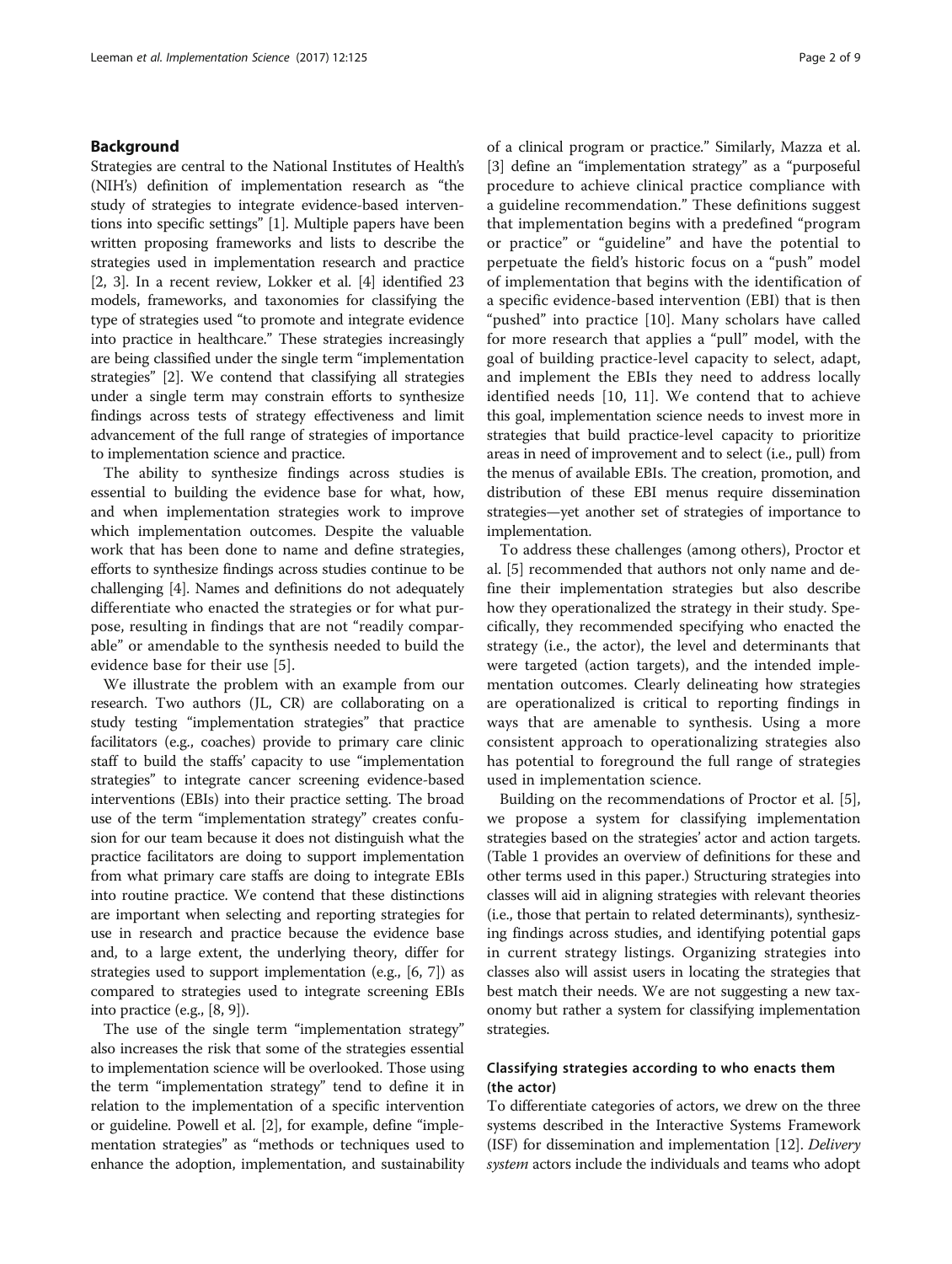| Evidence-based intervention (EBI)  | "Programs, practices, principles, procedures, products, pills, and policies" that have been found to be effective<br>at improving health behaviors, health outcomes, or health-related environments [21] |
|------------------------------------|----------------------------------------------------------------------------------------------------------------------------------------------------------------------------------------------------------|
| Actor                              | Who enacts the strategy [5]                                                                                                                                                                              |
| Delivery system actors             | Individuals, teams, and systems that adopt and integrate EBIs into practice [12]                                                                                                                         |
| Support system actors              | Individuals, teams, and systems that build delivery systems' general and EBI-specific capacity to adopt and<br>integrate EBIs [12]                                                                       |
| Synthesis and translation systems  | Organizations that identify, translate, and disseminate EBIs [12]                                                                                                                                        |
| Implementation strategies (action) | "Methods or techniques used to enhance the adoption, implementation, and sustainability" of EBIs [2]                                                                                                     |
| Action target                      | What the strategy intends to change [5]                                                                                                                                                                  |
| Levels                             | The level the strategy targets (intervention, individuals, inner setting, outer setting, processes) [18]                                                                                                 |
| Determinants                       | The modifiable factors the strategy intends to change to overcome barriers and activate facilitators of EBI<br>adoption and implementation [15]                                                          |

<span id="page-2-0"></span>Table 1 Key terms and their definitions

and integrate EBIs into their practice settings. They include those working in public health departments, hospitals, clinics, and community-based coalitions and organizations, among others. Support system actors promote and support EBI adoption and implementation with a focus on building delivery systems' "general capacity" to adopt and implement EBIs as well as their "EBI-specific capacity," in other words, their capacity to adopt and implement specific EBIs [[12](#page-7-0)]. Support system actors often are external to the setting where implementation will occur and in the USA include, for example, Area Health Education Centers [\[13\]](#page-7-0) or State Health Departments [[14](#page-7-0)], both of which employ staff to provide technical assistance (i.e., quality improvement coaches or practice facilitators) to those working in delivery system to promote and support EBI adoption and integration. Support system actors also may function within delivery systems, particularly larger systems that employ quality improvement coaches and other staff who then provide support to the staff who are adopting and integrating EBIs into practice. Synthesis and translation system actors identify, translate, and disseminate EBIs and include, for example, the US Preventive Services Taskforce, the Cochrane Collaboration, and a host of other organizations that synthesize, translate, and disseminate EBIs in print and electronic formats.

#### Classifying strategies by linking them to action targets

Action targets include both the determinant and the level that an implementation strategy targets. The determinants targeted may include any modifiable factor that prevents or enables EBI adoption and implementation [[15\]](#page-7-0). Several recently published frameworks contend that the determinants' strategy targets are central to defining both interventions and implementation strategies. In their framework for knowledge translation interventions, Colquhoun et al. [\[16](#page-7-0)] identified "what they aim to change" as one of four defining components. (The other three components are the strategy or technique, causal mechanism, and mode of delivery). In creating a taxonomy of behavior

change interventions, Kok et al. [\[17](#page-7-0)] also argued for linking behavior change methods to a modifiable determinant of behavior change. Strategies may target determinants at multiple levels including the EBI (e.g., its complexity), inner setting (characteristics of the setting into which the EBI is implemented, e.g., leadership engagement), outer setting (characteristics of the wider socio-political context, e.g., public policy), individuals (characteristics of those intended to adopt and implement the EBI; e.g., motivation, ability), and process (the presence and nature of activities involved in EBI adoption and implementation, e.g., planning, evaluating) [\[18](#page-7-0)]. Numerous taxonomies and lists are available that detail determinants derived from reviews of the literature and theory and often organized by level (e.g., [[15, 19, 20](#page-7-0)]).

# Classifying implementation strategies

As further described below, identifying actors and action targets resulted in five conceptually distinct classes of strategies: dissemination, implementation process, integration, capacity-building, and scale-up (See Fig. [1](#page-3-0) and Table 1). In our descriptions of each class, we identify the ISF system actors that enacted the strategy (actors), levels and determinants targeted (action targets), and outcomes used to assess strategy effectiveness. We illustrate how each class would apply to strategies to improve colorectal cancer (CRC) screening rates in Federally Qualified Health Centers (FQHCs). Because EBI adoption and implementation is the central goal of implementation science and practice, we begin with our definition of EBIs.

Evidence-based interventions (EBIs) include any action or set of actions that delivery systems enact to improve health behaviors, health outcomes, or health-related environments (e.g., built and communication environments that support healthy behaviors). EBIs target factors that directly contribute to health as compared to implementation strategies, which target factors that contribute to EBI adoption, implementation, scale-up, or sustainment. Interventions include what Brown et al. [[21](#page-7-0)] refer to as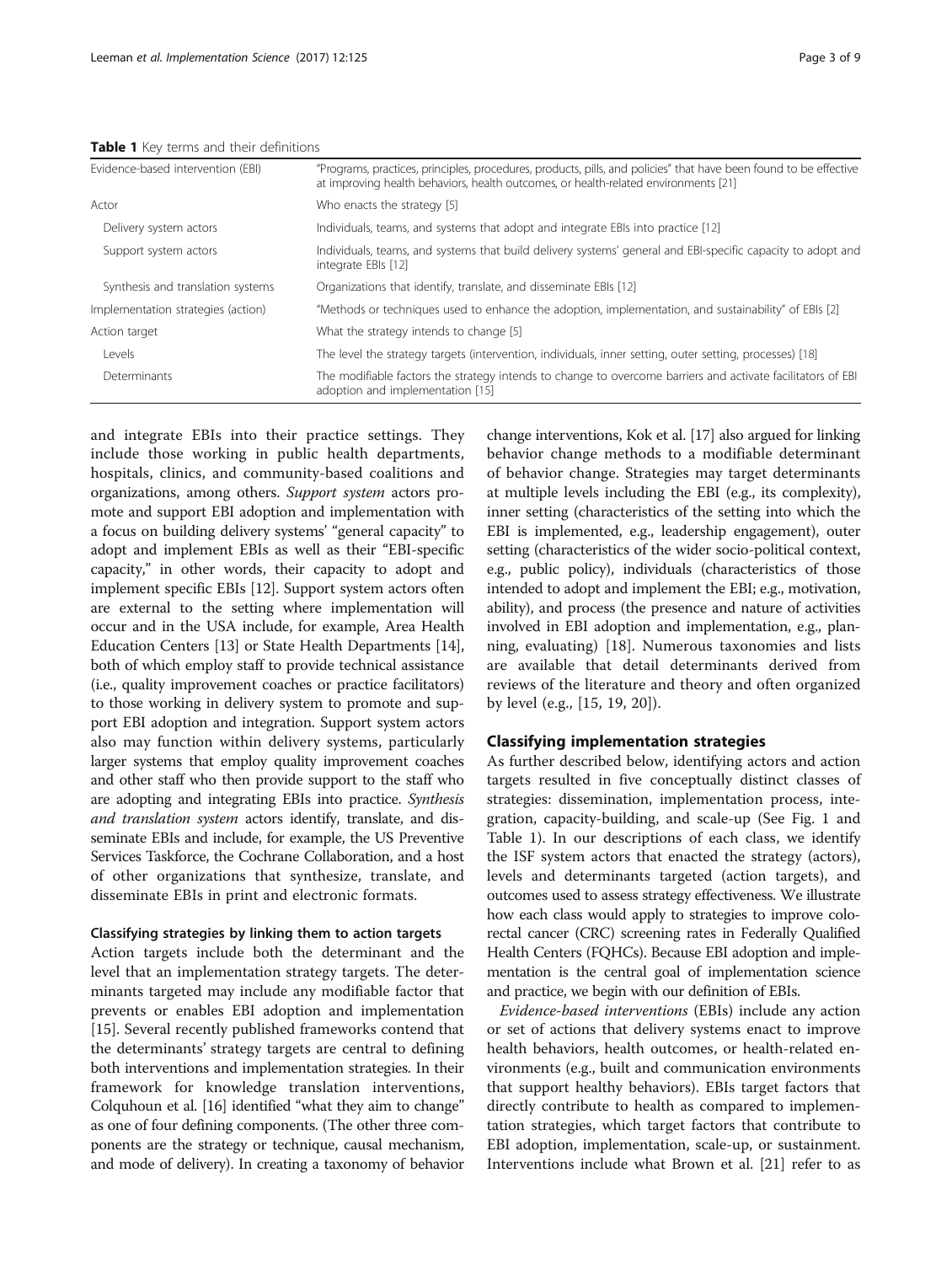<span id="page-3-0"></span>

programs, practices, principles, procedures, products, pills, and policies (the seven Ps). Interventions are evidencebased to the extent that they are supported by research that has established a causal relationship between the intervention and a specified improvement in individualor population-level health behaviors, health outcomes, or health-related environments.

For colorectal cancer screening, EBIs would include ageand risk-appropriate colorectal cancer screening using either FIT, iFOBT, or colonoscopy, followed by diagnostic screening and treatment as indicated [[22](#page-7-0)].

# Five classes of implementation strategies

Dissemination strategies include any action or set of actions that target public health and healthcare decisionmakers', clinicians', and other staffs' awareness, knowledge, attitudes, and intention to adopt an EBI. Within this classification system, communication strategies that directly target patients or a population with the goal of changing their health-related beliefs, knowledge, or behaviors would

be classified as EBIs rather than as dissemination strategies. Dissemination strategies are the primary strategies that synthesis and translation systems use but also are used by actors in both support and delivery systems.

The NIH defines dissemination research as the study of the "targeted distribution of information and intervention materials to a specific public health or clinical practice audience" [[23](#page-7-0)]. Consistent with this definition, dissemination begins with the identification of an intended public health or healthcare audience or audiences (sometimes referred to as audience segmentation) [\[24](#page-7-0)]. Identifying audience(s) often is followed by formative research to customize dissemination strategies to fit audience needs and preferences. Dissemination involves two broad categories of strategies: (1) developing messages and materials and (2) distributing EBIs, messages, and materials for a specific audience or audiences.

Developing messages and materials Message development strategies involve framing information about an EBI to persuade the intended decision-making audience to adopt it [[25\]](#page-7-0). Material development strategies include packaging EBI materials into a format that the intended audience can interpret and use [[26](#page-7-0)]. The National Cancer Institute's "Research Tested Interventions Program," for example, packages EBIs into a standardized template that includes information on the EBI's intended population and setting, targeted outcomes, and evidence base and also provides intervention materials and implementation guidance (See<https://rtips.cancer.gov/rtips/index.do>).

Distribution of EBIs, messages, and materials Distribution strategies focus on ensuring that EBIs, messages, and materials reach intended audiences through a range of distribution channels, including mailings, websites, publications, webinar or in-person presentations, interpersonal connections, and mass media among others. To be most effective, distribution should engage the channels that intended audiences already trust and access for EBI-related information [\[26, 27\]](#page-7-0). Diffusion of Innovations Theory identifies interpersonal connections as particularly important to promoting the spread of new innovations [[28](#page-7-0)].

Outcomes used to assess the effectiveness of dissemination strategies include the extent to which EBIs, messages, and materials reach the intended audience(s) and affect their EBI awareness, knowledge, attitude, and intention to adopt. Relevant measures include, for example, Pankratz et al.'s [[29](#page-7-0)] measure of healthcare providers' perceptions of an intervention.

Dissemination strategies to promote colorectal screening might include formative work to identify who within an FQHC makes the decision to adopt new practices. Findings from formative research with these decision-makers would then be applied to customize messages about the value of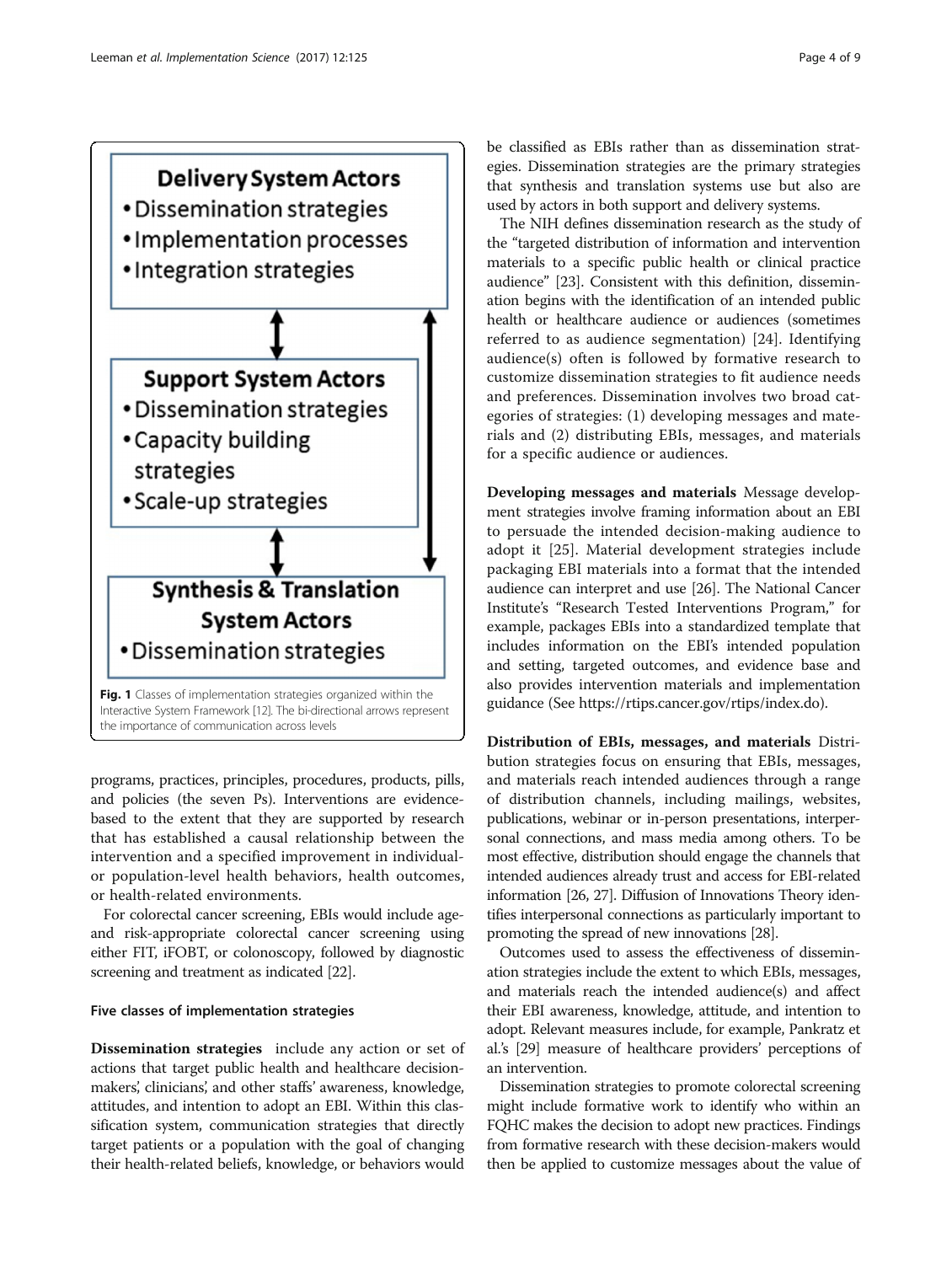CRC screening together with materials about CRC screening EBIs. Messages and materials would then be distributed through channels known to have broad reach to the identified decision-makers such as Primary Care Association conferences, newsletters, or continuing education opportunities.

Implementation process strategies are enacted by those working within delivery systems and pertain to processes or activities that implementation or quality improvement teams perform to plan, select, and integrate an EBI into practice. Processes often are categorized within stages, for example, the stages of exploration, adoption/preparation, implementation, and sustainment [\[30](#page-7-0)]. As the name implies, implementation process strategies target the "process" level of the Consolidated Framework for Implementation Research (CFIR) and focus on how well teams execute activities required to select, adapt, and integrate an EBI. Implementation process strategies may begin prior to the selection of an EBI and typically are EBI-agnostic. In other words, the same process strategies that would apply to a clinic-based obesity prevention initiative also would apply to a clinic-based vaccination initiative. Numerous authors have proposed planning stages and recommended the processes required to complete those stages such as assessing the context, engaging key stakeholders, prioritizing goals and objectives, selecting and adapting an EBI to fit the context, evaluating processes and outcomes, and sustaining EBI integration over time [\[31](#page-7-0)–[33\]](#page-8-0). Measures of implementation process strategies focus on the extent to which activities or processes within each stage were completed in a high quality and timely manner [\[34](#page-8-0)–[36\]](#page-8-0).

For CRC screening, implementation process strategies might include FQHC staff (1) prioritizing CRC screening rates as an area in need of improvement; (2) identifying one or more sub-populations of patients with low screening rates; (3) assessing potential determinants of those low rates; (4) selecting EBIs that best fit the identified determinants of low screening rates; (5) selecting integration strategies that target determinants of how well those EBIs will integrate into the FQHC setting; (6) adapting EBIs, integration strategies, and contexts to fit; (7) executing the selected EBIs and integration strategies; and (8) monitoring implementation and intervention effectiveness and making indicated improvements. Of note, the FQHC staff might transfer the process strategies they learned in the CRC screening implementation initiative for use in a future effort to implement another type of EBI.

Integration strategies are delivered by actors within delivery systems and include any action or set of actions that target factors contributing to or impeding the optimal integration of a specific EBI into practice. Whereas implementation processes are relatively EBI-agnostic and include activities prior to selection of a specific EBI, integration strategies are applied to integrate a specific EBI into practice. Integration strategies primarily target determinants at the level of individuals (e.g., motivation, selfefficacy) and inner settings (e.g., leadership engagement, communication) [[18\]](#page-7-0). Strategies include, for example, reminder systems, new care teams, revisions to medical record systems, or new equipment [[3\]](#page-7-0). Evaluations of integration strategy effectiveness ideally would focus on changes in the targeted determinants and also their effects on implementation outcomes. For example, an evaluation of a new care team might assess effects on interdisciplinary coordination—the targeted determinant—in addition to their impact on implementation outcomes (e.g., fidelity, penetration, feasibility) [[37\]](#page-8-0).

For CRC screening, integration strategies might include reminder systems that target primary care providers' awareness of when their patients are due for screening, monitoring those patients' subsequent screening rates, and providing feedback to primary care providers on those rates.

Capacity-building strategies are delivered by support systems and target individuals' general capacity (motivation, self-efficacy) to execute implementation process strategies (described above). Capacity-building strategies include training, technical assistance, tools, and opportunities for peer networking, among others [\[6](#page-7-0)]. The Institute for Healthcare Improvement, for example, provides strategies to build delivery-system capacity to execute the implementation process strategies that comprise their Model for Improvement [[38\]](#page-8-0). Jacobs et al. [[39\]](#page-8-0) provide strategies to build public health delivery system capacity to execute the implementation process strategies described in their planning framework. The outcomes of capacity building strategies focus on individual and collective self-efficacy and motivation to execute implementation process strategies and on their actual completion (extent, quality, timeliness) of those implementation process strategies [\[6](#page-7-0), [35, 36\]](#page-8-0).

For FQHCs, capacity building strategies might involve a support system actor inviting FQHC improvement staff to participate in the Institute for Healthcare Improvement's online school's sessions and then providing them with in-person quality improvement coaching sessions as they progress through each implementation process.

Scale-up strategies are enacted by support system actors with the goal of getting multiple settings to implement a specific EBI. Scale-up strategies target determinants at the level of individuals, inner settings, and outer settings. At the individual level, they target motivation, capability, and opportunity [\[40\]](#page-8-0). At the inner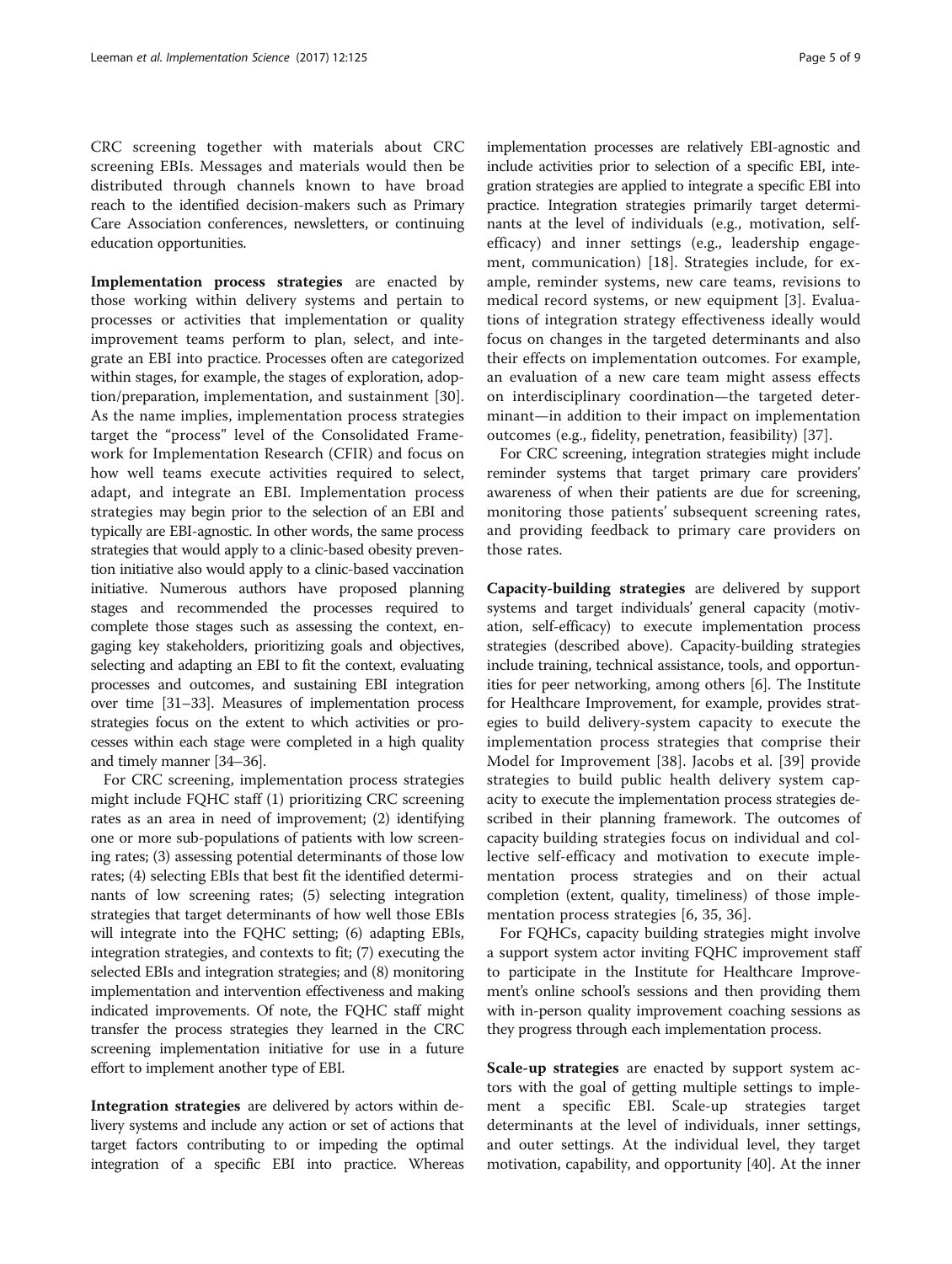<span id="page-5-0"></span>

| Classification                         | Category of<br>actor [10] | Action target (determinants and levels)                                                                                                                                              | Example strategies                                                                                                                                                                                                                                                                                                                | Outcomes used to assess effectiveness                                                                                                                                  | Example strategy lists/<br>descriptions                                                                                              |
|----------------------------------------|---------------------------|--------------------------------------------------------------------------------------------------------------------------------------------------------------------------------------|-----------------------------------------------------------------------------------------------------------------------------------------------------------------------------------------------------------------------------------------------------------------------------------------------------------------------------------|------------------------------------------------------------------------------------------------------------------------------------------------------------------------|--------------------------------------------------------------------------------------------------------------------------------------|
| Dissemination<br>strategies            | All 3 ISF<br>systems      | Awareness, attitude, knowledge, and<br>argets levels of intervention and<br>intention to adopt a specific EBI<br>ndividual                                                           | · Distribute customized EBI messages<br>and packages through channels with<br>and pricing customized to audience<br>· Develop EBI messaging, packaging,<br>optimal reach                                                                                                                                                          | Distribution reach to target audience<br>EBI awareness, knowledge, attitude,<br>and intention to adopt                                                                 | Kreuter & Bernhartdt (2009) [27]<br>Dearing & Kreuter (2010) [26]                                                                    |
| mplementation<br>strategies<br>process |                           | Delivery system How well teams execute activities<br>required to select, adapt, and<br>argets level of process<br>integrate EBIs generally                                           | . Adapt EBI, strategies, and context<br>· Evaluate processes and outcomes<br>· Assess context (need, capacity)<br>Select EBI and implementation<br>Establish goals and objectives<br>· Engage stakeholders<br>strategies that fit                                                                                                 | specific implementation process strategies<br>Extent, quality, and timeliness of the<br>completion of activities related to                                            | Chinman et al. (2004) [32]<br>Meyers et al. (2012) [33]<br>Aarons et al. (2011) [30]<br>Institute for Healthcare<br>Improvement [38] |
| Integration<br>strategies              | Delivery system           | a specific EBI<br>Factors that facilitate or impede<br>Targets levels of individual and<br>optimal integration of<br>into a specific setting<br>nner setting                         | . Modify medical record systems<br>. Implement tools for quality<br>· Institute reminder systems<br>· Revise professional roles<br>· Provide supervision<br>For a specific EBI:<br>monitoring                                                                                                                                     | and opportunity to implement an EBI<br>Team coordination/communication<br>Individuals' motivation, capability,<br>Fidelity, feasibility, acceptability                 | Fixsen et al. (2009) [48]<br>Powell et al. (2015) [2]<br>Mazza et al. (2013) [3]                                                     |
| Capacity-building<br>strategies        | Support system            | Motivation and capability to<br>to a<br>engage in implementation<br>Targets levels of individual<br>(in general, not related<br>process strategies<br>and processes<br>specific EBI) | Tools to support implementation processes<br>· Technical assistance and facilitation<br>Training to build general capacity<br>for implementation processes<br>Across multiple settings:                                                                                                                                           | Team completion of implementation<br>Individual and collective self-efficacy<br>implementation process strategies<br>and motivation to engage in<br>process strategies | Wandersman et al. (2012) [49]<br>Jacobs et al. (2014) [39]<br>Leeman et al. (2015) [6]                                               |
| Scale-up strategies Support system     |                           | largets level of individual, inner setting,<br>into practice<br>Motivation and capacity to<br>integrate a specific EBI<br>and outer setting                                          | Changes to fee for service lists/formularies<br>· Technical assistance and facilitation (EBI<br>· Training to build EBI-specific capacity<br>Quality improvement collaboratives<br>· Infrastructure development<br>· Implementation toolkits<br>Across multiple settings:<br>· Recognition systems<br>· Benchmarking<br>specific) | Motivation and capacity to implement,<br>and actual implementation of an EBI<br>across multiple settings                                                               | Barker et al. (2016) [43]<br>Milat et al. (2016) [42]                                                                                |
|                                        |                           |                                                                                                                                                                                      |                                                                                                                                                                                                                                                                                                                                   |                                                                                                                                                                        |                                                                                                                                      |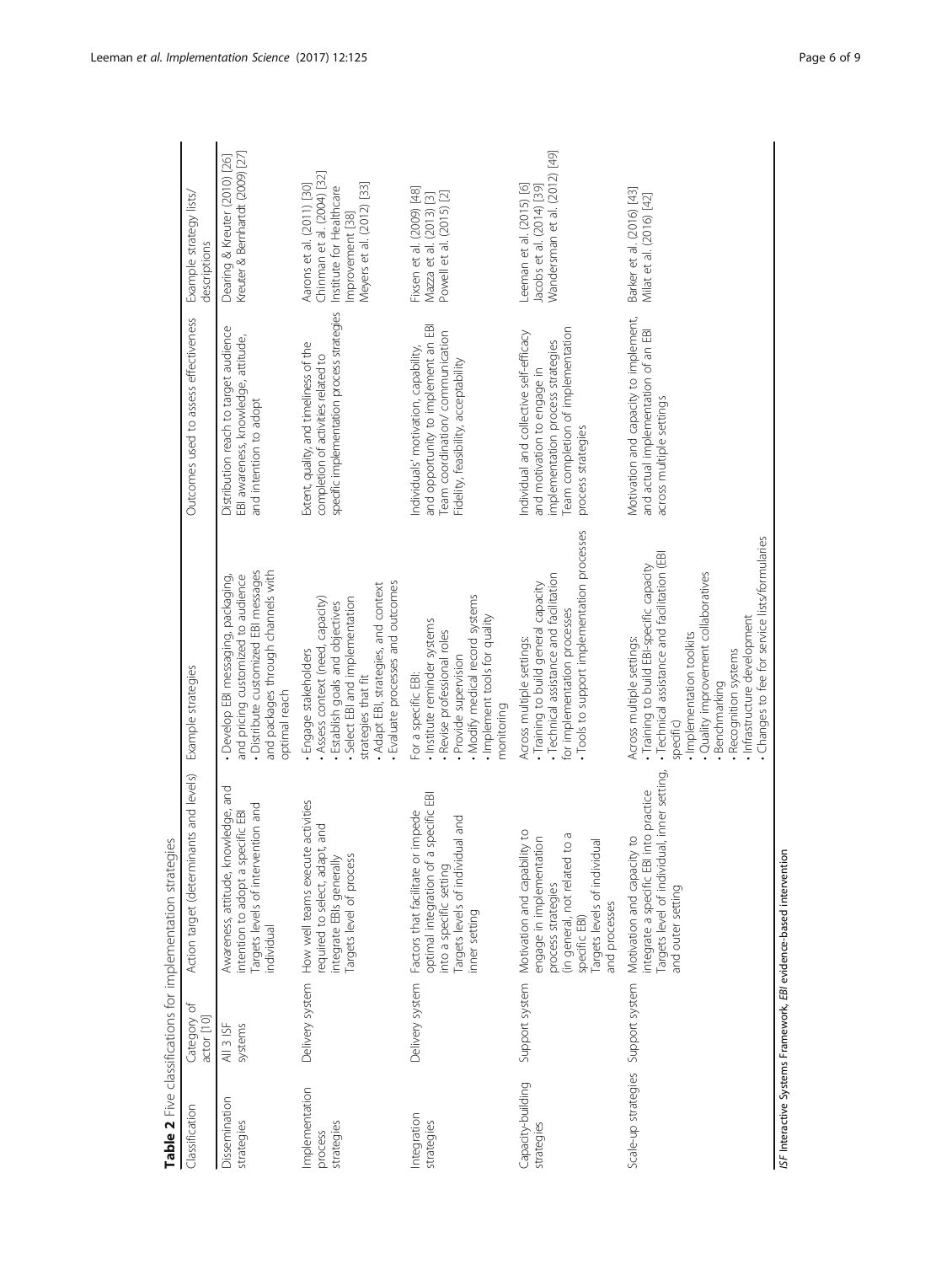setting level, they target leadership engagement, resources, and infrastructure among others. At the level of the outer setting, scale-up strategies may target public policy; human and material resources; and cross-setting learning, collaboration, and competition [\[41](#page-8-0)]. Examples of scale-up strategies include train-the-trainer initiatives, infrastructure development (supply chains, data systems), quality improvement collaboratives, benchmarking, policy advocacy, and recognition systems [[42](#page-8-0), [43\]](#page-8-0). The outcomes of scale-up strategies focus on individual or setting-level changes such as increased motivation or capacity to implement or actual implementation of a specific EBI across multiple settings.

To take CRC screening EBIs to scale, an intermediary organization might employ a staged approach and initially partner with a few FQHCs to develop the combination of EBIs, dissemination strategies, implementation planning strategies, and integration strategies they intend to take to scale (i.e., the change package) [\[43\]](#page-8-0). They would then motivate FQHCs' leadership to adopt the change package and educate staff on how to use it. The intermediary organization might then employ technical assistance and benchmarking to support and sustain FQHCs' efforts to execute the change package. They may also create a quality improvement collaborative or use other strategies to facilitate peer networking, support, and learning across FQHCs [\[44](#page-8-0)].

#### Conclusions

Existing taxonomies provide both names and definitions for their lists of implementation strategies. Building on Proctor et al.'s [[5\]](#page-7-0) reporting guidelines, the proposed classification system adds greater conceptual clarity to these definitions by classifying strategies according to who enacts them (actor) and the levels and determinants they target (action targets). These distinctions will aid communication among those engaged in both implementation science and practice, who will now be able to identify their need for or use of implementation strategies as aligning with one (or more) of the five classes. Placing strategies into five broad classes will also assist those who are seeking implementation strategies, whether for research or practice. Accordingly, Table [2](#page-5-0) provides references for lists of strategies that are applicable to each class. Finally, the classifications will assist systematic reviewers in aggregating findings across implementation strategies by providing an additional scheme for identifying studies with comparable findings.

Consistent with the intent of Proctor et al.'s guidelines, this classification system's focus on targets of action (levels and determinants) has potential to aid in selecting and strategically combining multiple strategies [\[45, 46](#page-8-0)]. For example, by applying intervention mapping methods, implementation strategies could be selected to match determinants across the CFIR levels of the individual, inner

setting, and outer setting [[47](#page-8-0)]. By identifying the targeted determinants and measuring strategies' effects on those determinants, implementation researchers can begin to disentangle the contributions of discrete strategies when multiple strategies are used in combination. They also could advance understanding of the mechanisms through which implementation strategies influence EBI adoption, implementation, scale-up, and sustainment by facilitating the alignment of strategies to theories that explain how they work [[46](#page-8-0)].

This classification is intended to be broadly applicable to EBIs that target changes in individuals, populations, environments, and policy. Although our illustration applied the classification to a clinical EBIs, we easily could have illustrated their applicability to implementation strategies related to policy EBIs (e.g., to regulate tobacco marketing) or to environmental EBIs (e.g., to increase access to healthy foods and beverages).

The next steps for developing this framework might include mapping it to existing taxonomies, such as those developed by Powell et al. [\[3](#page-7-0)] and Mazza et al. [[4\]](#page-7-0). Subsequently, a review of the literature and/or Delphi approach might be applied to generate lists of strategies for classes that may be underrepresented in existing taxonomies (e.g., scale-up strategies or dissemination strategies). Further work might also explore the need for additional classes. For example, are different strategies used to de-escalate or to sustain an EBI within a specific setting beyond those that would be listed as integration strategies? Additionally, there may be a need to identify and refine taxonomies of outcomes (like those identified by Proctor et al. [[37](#page-8-0)]) that are relevant for each of these classes (e.g., dissemination, scale-up, etc.).

This proposed classification system reflects the ongoing efforts of implementation scientists to develop clearer and more meaningful ways of communicating about the strategies that are crucial to moving EBIs into real-world practice. Structuring strategies into classes has potential to add and facilitate clearer reporting of implementation research findings, alignment of strategies with relevant theories, synthesis of findings across studies, and identification of potential gaps in current strategy listings. Organizing strategies into classes also will assist users in locating the strategies that best match their needs.

#### Abbreviations

CRC: Colorectal cancer; EBI: Evidence-based intervention; FQHC: Federally Qualified Health Center; IHI: Institute for Healthcare Improvement; ISF: Interactive Systems Framework; NIH: National Institutes of Health

#### Acknowledgements

Appreciation is expressed to Jennifer Scott who also read and edited a near final version of the manuscript.

#### Funding

The project described was supported by the National Center for Advancing Translational Sciences (NCATS), National Institutes of Health, through Grant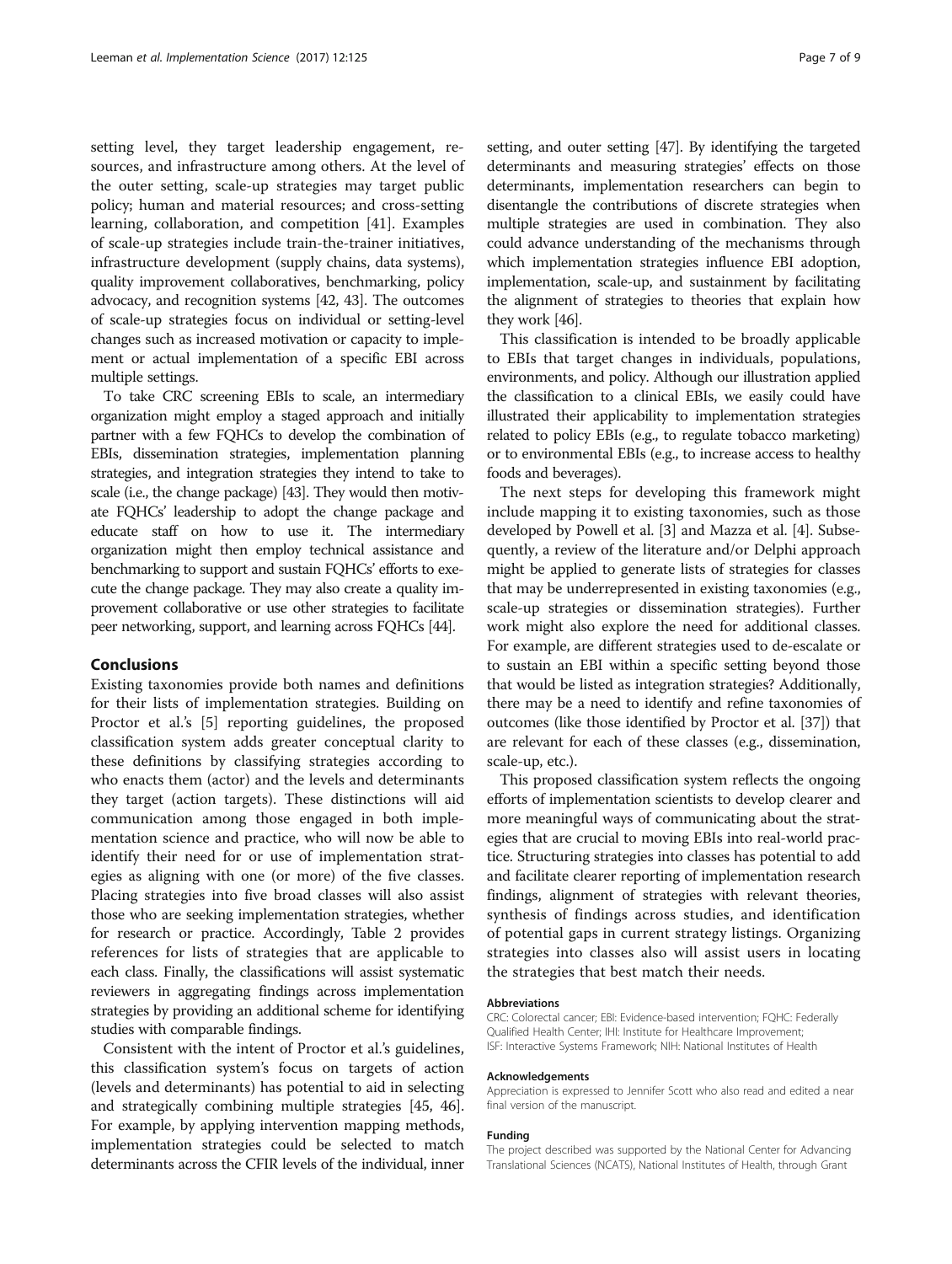<span id="page-7-0"></span>Award Number UL1TR001111. Dr. Leeman's and Dr. Rohweder's time also was supported by the Centers for Disease Control and Prevention (CDC) through Cooperative Agreement Number U48 DP005017-SIP to the Center for Health Promotion and Disease Prevention at the University of North Carolina at Chapel Hill. Dr. Birken was also supported by KL2TR001109 and Dr. Powell by K01MH113806. The content is solely the responsibility of the authors and does not necessarily represent the official views of the CDC or NIH.

#### Availability of data and materials

Data sharing not applicable to this article as no datasets were generated or analyzed during the current study.

#### Authors' contributions

JL took the lead in conceptualizing and writing the manuscript. SB, BP, CR, and CS provided ongoing feedback during team meetings, critiqued successive drafts, and provided substantive input into the conceptualization of the manuscript. All authors read and approved the final manuscript.

#### Ethics approval and consent to participate

Not applicable.

#### Consent for publication

Not applicable.

#### Competing interests

The authors declare that they have no competing interests.

#### Publisher's Note

Springer Nature remains neutral with regard to jurisdictional claims in published maps and institutional affiliations.

#### Author details

<sup>1</sup>School of Nursing, University of North Carolina at Chapel Hill, CB #7460, Chapel Hill, NC 27599, USA. <sup>2</sup>Department of Health Policy and Management, Gillings School of Global Public Health, University of North Carolina at Chapel Hill, Chapel Hill, NC 27599, USA. <sup>3</sup>Center for Health Promotion and Disease Prevention, University of North Carolina at Chapel Hill, Chapel Hill, NC 27599, USA.

### Received: 13 June 2017 Accepted: 18 October 2017 Published online: 03 November 2017

#### References

- 1. National Cancer Institute, National Institutes of Health. Implementation science: about IS. 2015. [https://cancercontrol.cancer.gov/IS/html.](https://cancercontrol.cancer.gov/IS/html) Accessed 6 June 2017.
- 2. Powell BJ, Waltz TJ, Chinman MJ, Damschroder LJ, Smith JL, Matthieu MM, et al. A refined compilation of implementation strategies: results from the Expert Recommendations for Implementing Change (ERIC) project Implement Sci. 2015;10:21.
- 3. Mazza D, Bairstow P, Buchan H, Chakraborty SP, Van Hecke O, Grech C, et al. Refining a taxonomy for guideline implementation: results of an exercise in abstract classification. Implement Sci. 2013; 8:32.
- 4. Lokker C, McKibbon KA, Colquhoun H, Hempel S. A scoping review of classification schemes of interventions to promote and integrate evidence into practice in healthcare. Implement Sci. 2015;10(1):220.
- 5. Proctor EK, Powell BJ, McMillen JC. Implementation strategies: recommendations for specifying and reporting. Implement Sci. 2013;8:139.
- 6. Leeman J, Calancie L, Hartman M, Escoffery C, Hermann A, Tague L, et al. What strategies are used to build practitioners' capacity to implement community-based interventions and are they effective?: a systematic review. Implement Sci. 2015;10:80.
- 7. Leeman J, Calancie L, Kegler M, Escoffery C, Hermman A, Thatcher E, Hartman M, Fernandez M. Developing theory to guide the design of strategies to build practitioners' capacity to adopt and implement evidencebased interventions. Health Educ Behav. 2017;44:59–69.
- Baron RC, Melillo S, Rimer BK, Coates RJ, Kerner J, Habarta N, et al. Intervention to increase recommendation and delivery of screening for breast, cervical, and colorectal cancers by healthcare providers a systematic review of provider reminders. Am J Prev Med. 38(1):110–7. S0749-3797(09)00635-7
- Steinmo S, Fuller C, Stone SP, Michie S. Characterising an implementation intervention in terms of behaviour change techniques and theory: the 'Sepsis Six' clinical care bundle. Implement Sci. 2015;10:111.
- 10. Wilson MG, Lavis JN, Travers R, Rourke SB. Community-based knowledge transfer and exchange: helping community-based organizations link research to action. Implement Sci. 2010;5:33.
- 11. Flaspohler P, Duffy J, Wandersman A, Stillman L, Maras MA. Unpacking prevention capacity: an intersection of research-to-practice models and community-centered models. Am J Community Psychol. 2008;41(3–4):182–96.
- 12. Wandersman A, Duffy J, Flaspohler P, Noonan R, Lubell K, Stillman L, et al. Bridging the gap between prevention research and practice: the interactive systems framework for dissemination and implementation. Am J Community Psychol. 2008;41(3–4):171–81.
- 13. Newton WP, Lefebvre A, Donahue KE, Bacon T, Dobson A. Infrastructure for large-scale quality-improvement projects: early lessons from North Carolina improving performance in practice. J Contin Educ Heal Prof. 2010;30(2):106–13.
- 14. Hefelfinger J, Patty A, Ussery A, Young W. Technical assistance from state health departments for communities engaged in policy, systems, and environmental change: the ACHIEVE program. Prev Chronic Dis. 2013;10:E175.
- 15. Flottorp SA, Oxman AD, Krause J, Musila NR, Wensing M, Godycki-Cwirko M, et al. A checklist for identifying determinants of practice: a systematic review and synthesis of frameworks and taxonomies of factors that prevent or enable improvements in healthcare professional practice. Implement Sci. 2013;8:35.
- 16. Colquhoun H, Leeman J, Michie S, Lokker C, Bragge P, Hempel S, et al. Towards a common terminology: a simplified framework of interventions to promote and integrate evidence into health practices, systems, and policies. Implement Sci. 2014;9:51.
- 17. Kok G, Gottlieb NH, Peters GJ, Mullen PD, Parcel G, Ruiter RAC, et al. A taxonomy of behavior change methods: an intervention mapping approach. Health Psychol Rev. 2016;10:297–312.
- 18. Damschroder LJ, Aron DC, Keith RE, Kirsh SR, Alexander JA, Lowery JC. Fostering implementation of health services research findings into practice: a consolidated framework for advancing implementation science. Implement Sci. 2009;4:50.
- 19. Michie S, Johnston M, Abraham C, Lawton R, Parker D, Walker A. Making psychological theory useful for implementing evidence based practice: a consensus approach. Qual Saf Health Care. 2005;14:26–33.
- 20. Bartholomew Elderedge LK, Markham CM, Ruiter RAC, Fernandez ME, Kok G, Parcel GS. Planning health promotion programs: an intervention mapping approach. San Francisco: Jossey-Bass; 2016.
- 21. Brown CH, Curran G, Palinkas LA, Aarons GA, Wells KB, Jones L, et al. An overview of research and evaluation designs for dissemination and implementation. Annu Rev Public Health. 2017;38:1–22.
- 22. US Preventive Services Task Force. Colorectal cancer: screening. [https://](https://www.uspreventiveservicestaskforce.org/Page/Document/UpdateSummaryFinal/colorectal-cancer-screening2) [www.uspreventiveservicestaskforce.org/Page/Document/UpdateSummary](https://www.uspreventiveservicestaskforce.org/Page/Document/UpdateSummaryFinal/colorectal-cancer-screening2) [Final/colorectal-cancer-screening2.](https://www.uspreventiveservicestaskforce.org/Page/Document/UpdateSummaryFinal/colorectal-cancer-screening2) Retrieved June 6, 2017.
- 23. Department of Health and Human Services, National Institutes of Health. Dissemination and implementation research in health. PAR-16-238. 2016. Retrieved June 6, 2017.
- 24. Storey JD, Saffitz GB, Rimon JG. Social marketing. In: Glanz K, Rimer BK, Viswanathan K, editors. Health behavior and health education. San Francisco: Wiley; 2008. p. 435–64.
- 25. McCormack L, Sheridan S, Lewis M, Boudewyns V, Melvin CL, Kisteler C, et al. Communication and dissemination strategies to facilitate the use of health-related evidence. Evid Report/Technology Assess 2013. [https://www.](https://www.ncbi.nlm.nih.gov/books/NBK179104) [ncbi.nlm.nih.gov/books/NBK179104](https://www.ncbi.nlm.nih.gov/books/NBK179104). Retrieved June 8, 2017.
- 26. Dearing JW, Kreuter MW. Designing for diffusion: how can we increase uptake of cancer communication innovations? Patient Educ Couns. 2010; 81(Suppl):S100–10.
- 27. Kreuter MW, Bernhardt JM. Reframing the dissemination challenge: a marketing and distribution perspective. Am J Public Health. 2009;99(12):2123–7.
- 28. Rogers EM. Diffusion of innovations. New York: Free Press; 2003.
- 29. Pankratz M, Hallfors D, Cho H. Measuring perceptions of innovation adoption: the diffusion of a federal drug prevention policy. Health Educ Res. 2002;17(3):315–26.
- 30. Aarons GA, Hurlburt M, Horwitz SM. Advancing a conceptual model of evidence-based practice implementation in public service sectors. Admin Pol Ment Health. 2011;38(1):4–23.
- 31. Graham I, Logan J, Harrison M, Straus S, Tetroe J, Caswell W, et al. Lost in knowledge translation: time for a map? J Contin Educ Heal Prof. 2006;26: 13–24.